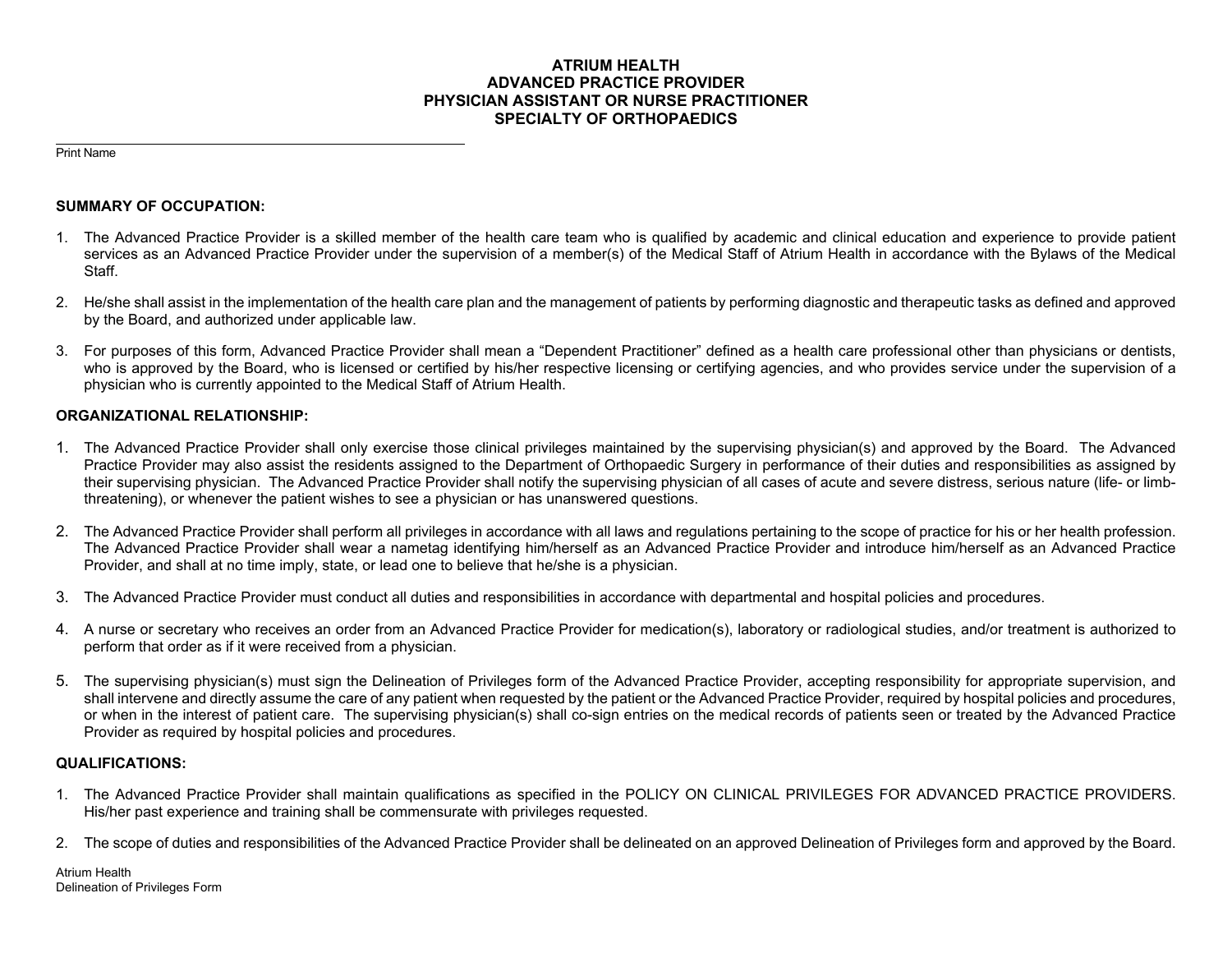#### Print Name

## **QUALIFICATIONS - continued:**

- 3. The Supervising Physician shall delegate only tasks and procedures to his or her Advanced Practice Provider which are within or contemplated by the clinical privileges granted to the Supervising Physician by the Medical Executive Committee and the Board of Commissioners and which the Advanced Practice Provider has been approved to perform. It is understood that the supervision of an Advanced Practice Provider shall never be transferred to a physician who is not currently a fully appointed member of Atrium Health Medical Staff.
- 4. If the Medical Staff appointment or Clinical Privileges of the Sponsoring Physician are resigned, revoked or terminated, the Advanced Practice Provider's permission to practice shall automatically terminate and his or her clinical privileges shall be automatically relinquished.

### **SUPERVISION:**

Except where the Delineation of Privileges form provides for Personal Supervision or Proximate Supervision, General Supervision (as defined below) will be required for all tasks and procedures performed by the Advanced Practice Provider.

- 1. "General Supervision" shall mean the procedure is furnished under the supervising physician's overall direction and control, but the physician is not required to be present during the procedure. General Supervision requires the performance of tasks and procedures in a manner that is consistent with state law, the applicable standard of care, Medical Staff Bylaws and hospital policies and procedures, but does not require Personal Supervision or Proximate Supervision, as those terms are defined below.
- 2. "Proximate Supervision for these procedures" shall mean the physical presence of a sponsoring/supervising physician in the hospital, in close proximity and immediately available to furnish assistance and direction to the Advanced Practice Provider as needed.
- 3. "Personal Supervision" shall mean the physical presence of a sponsoring/supervising physician in the room with the Advanced Practice Provider during the performance of a procedure.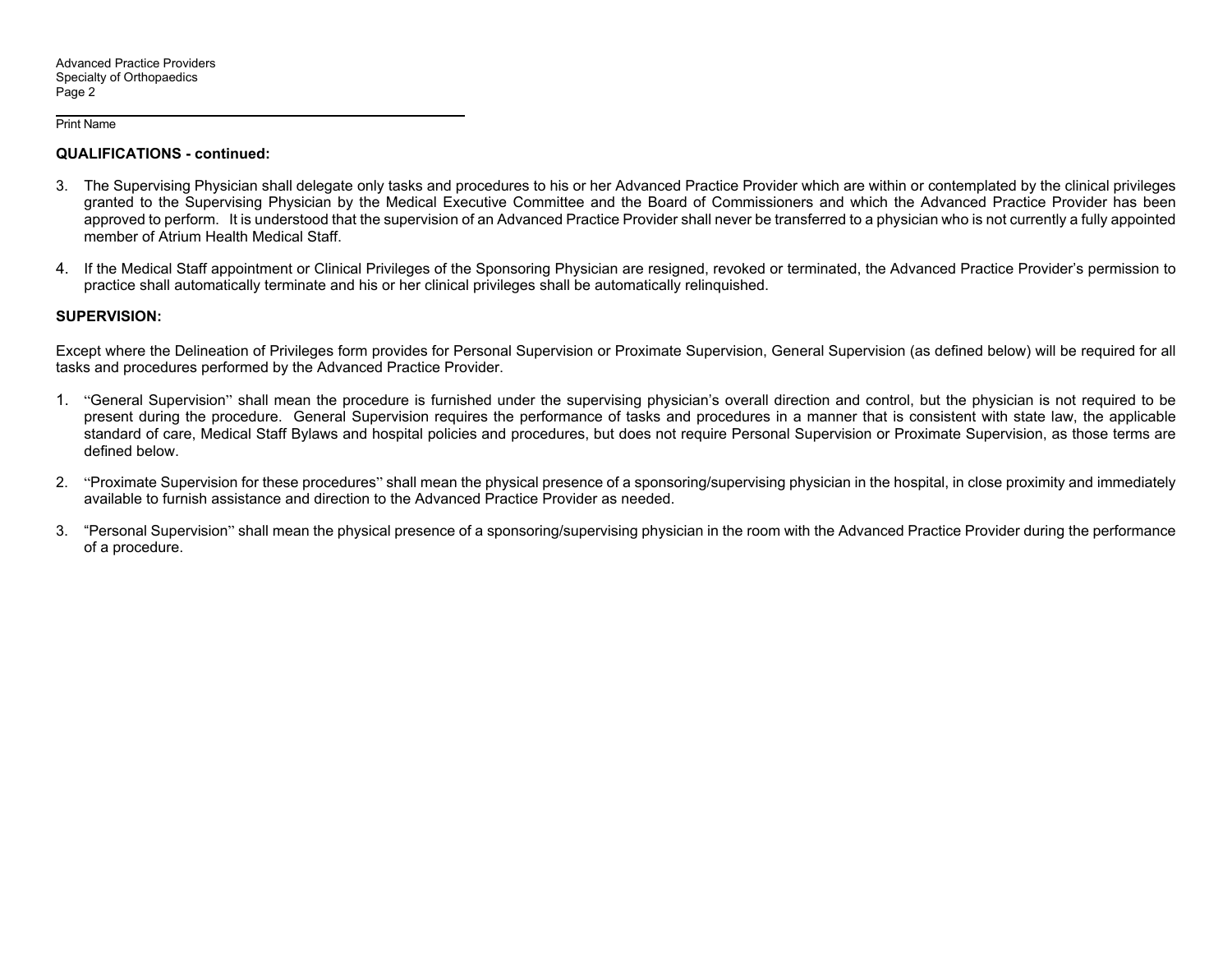# **ATRIUM HEALTH REAPPOINTMENT DELINEATION OF PRIVILEGES FORM ADVANCED PRACTICE PROVIDER SPECIALTY OF ORTHOPAEDIC SURGERY**

Print Name

## **Initial appointment Reappointment Updated DOP/Sponsoring Physician Change**

**NOTE 1: "CORE" privileges cannot be amended or altered in any way.** 

**NOTE 2: Advanced Practice Providers must apply for "CORE" privileges in order to be eligible for special procedure clinical privileges at any facility within Atrium Health.** 

**NOTE 3: Please note that the exercise of certain privileges enumerated herein is necessarily limited by the operational and resource constraints of the facility. All procedures must be performed within a clinical setting with the capabilities and organizational structure required to provide appropriate support.** 

| <b>CMC</b> | Pineville | <b>University</b><br>City | <b>CR</b> | Lincoln | <b>Cabarrus</b> | <b>Union</b> | Stanly | Anson | Cleveland |            | ORTHOPAEDIC SURGERY CORE CLINICAL<br><b>PRIVILEGES</b>                                                                                                                                                                                                                                                                                                                                                                                                                                                        |
|------------|-----------|---------------------------|-----------|---------|-----------------|--------------|--------|-------|-----------|------------|---------------------------------------------------------------------------------------------------------------------------------------------------------------------------------------------------------------------------------------------------------------------------------------------------------------------------------------------------------------------------------------------------------------------------------------------------------------------------------------------------------------|
|            |           |                           |           |         |                 |              |        |       |           | CAPP-ORT-1 | Management of care for patients undergoing<br>orthopaedic surgery procedures who are within the<br>age group seen by the supervising physician(s) to<br>include pre-operative, intra-operative, post-operative<br>care; including the performance of physical exams,<br>diagnosing conditions, development of treatment<br>plans, and health counseling. The Advanced<br>Practice Provider may not admit patients to the<br>hospital but may initiate/place orders on behalf of<br>the supervising physician. |

NOTE: Orthopaedic Surgery Core Clinical Privileges include: Initiate/place orders on behalf of the supervising physician; assisting in surgery to include, but not limited to, first assist, performing deep and simplified tissue closures, application of appliances, and any other action delegated by the surgeon; counsel and instruct patients as appropriate; perform wound debridement, suturing, and general care for superficial wounds and minor superficial surgical procedures; implement therapeutic intervention for specific conditions when appropriate; initiate referral to appropriate physician or other healthcare professional of problems that exceed the Advanced Practice Provider's scope of practice; make daily rounds on hospitalized patients; obtain and record medical/social history and perform physical examinations including rectal and genitor-urinary examinations as indicated; order diagnostic testing and therapeutic modalities such as laboratory tests, medications, treatments, IV fluids and electrolytes, EMG, electrocardiogram and radiological examinations including arthrogram, ultrasound, CT, MRI, and bone scans; order, prescribe, dispense, and administer medications, orthosis, orthotics, braces, and other orthopaedic devices; perform compartment pressure measurements, perform incision and drainage of superficial abscesses; perform venous punctures for blood sampling, cultures, and IV catheterization; record progress notes; and write discharge summaries.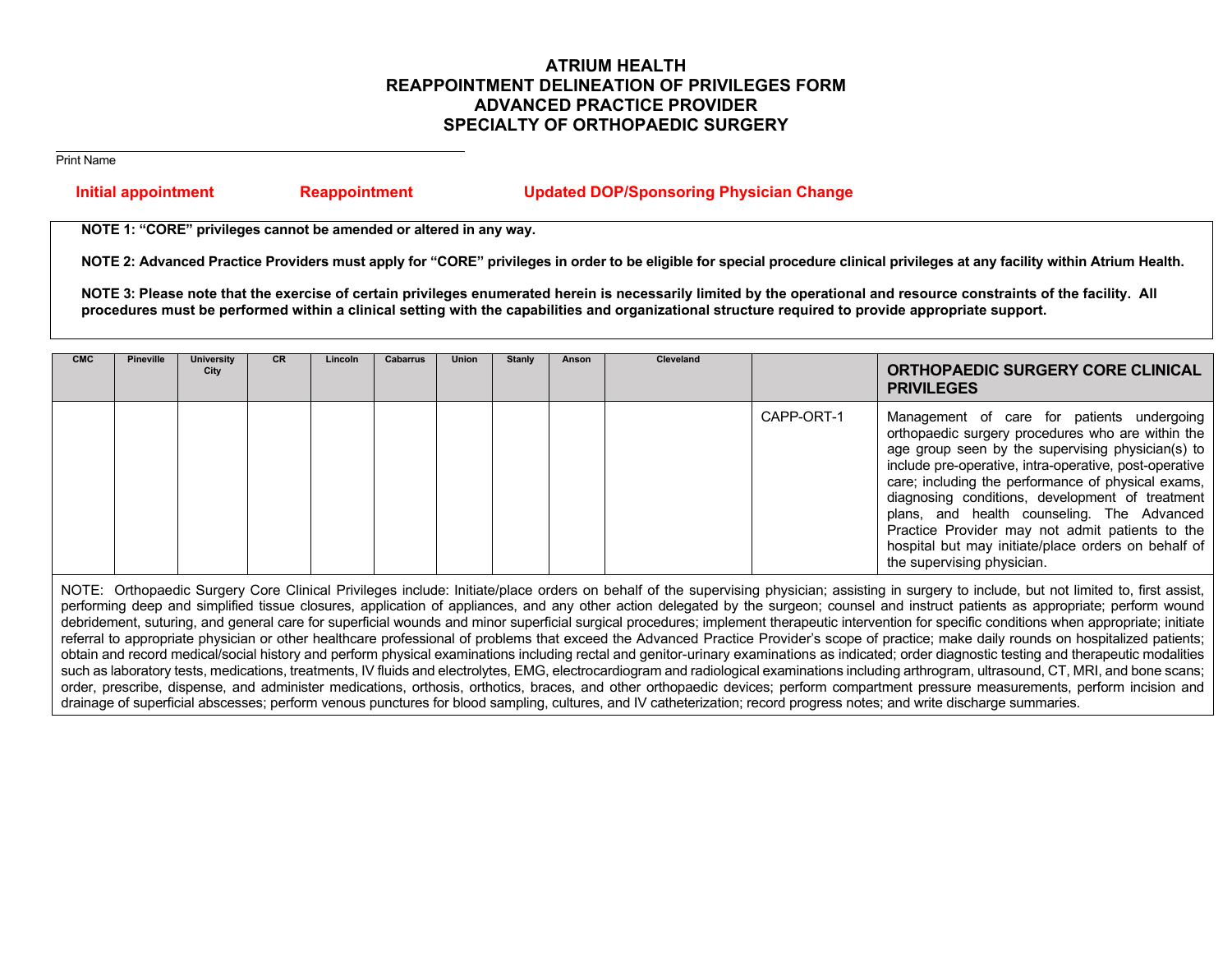### **\* SPECIAL PRIVILEGES WITH QUALIFICATIONS AND/OR SPECIFIC CRITERIA - PROVIDE THE NUMBER OF PROCEDURES PERFORMED WITHIN THE PAST TWO YEARS AND FACILITY WHERE THE PROCEDURES WERE PERFORMED.**

| <b>CMC</b> | Pine. | Univ. | <b>CR</b> | Lin. | <b>CAB</b> | Union | <b>Stanly</b> | Anson | <b>CLE</b> | <b>CAPP-ORT-1</b> | SPECIAL PROCEDURES RELATED TO ORTHOPAEDIC<br><b>SURGERY</b>                                    |                                             |                                                                    |                 |
|------------|-------|-------|-----------|------|------------|-------|---------------|-------|------------|-------------------|------------------------------------------------------------------------------------------------|---------------------------------------------|--------------------------------------------------------------------|-----------------|
|            |       |       |           |      |            |       |               |       |            |                   | <b>PROXIMATE SUPERVISION</b><br><b>REQUIRED</b>                                                | <b>Minimum</b><br><b>Number</b><br>Required | <b>Number</b><br>Performed<br><b>Within The</b><br>Past 2<br>Years | <b>Location</b> |
|            |       |       |           |      |            |       |               |       |            | CAPP-ORT-1(a)*    | Arthrocentesis/Joint<br>Aspiration/Trigger<br>Point Injections                                 | 10                                          |                                                                    |                 |
|            |       |       |           |      |            |       |               |       |            | CAPP-ORT-1(b)*    | Closed Reductions<br>of Fractures and<br>Dislocations/Brace,<br>Cast and Splint<br>Application | 10                                          |                                                                    |                 |
|            |       |       |           |      |            |       |               |       |            | CAPP-ORT-1(c)*    | Hardware Removal<br>- Kirschner (K-wire)                                                       | 5                                           |                                                                    |                 |

### **\* REQUIRED PREVIOUS EXPERIENCE:**

- 1. Applicants must present evidence of appropriate training; **AND**
- 2. Demonstrated current competence and evidence of performance within the past two (2) years of at least the "minimum number performed" as indicated above.

## **Maintenance Criteria for Continued Special Privileges (CAPP-ORT-1(a-b)):**

The Practitioner must submit a minimum of five (5) cases, for each special privilege held, over the past two (2) years based on acceptable results of ongoing professional practice evaluation and outcomes to reapply for current special privileges. This will be reviewed at the time of reappointment. Practitioners who would like to continue to hold any special privileges but are unable to document the minimal number will be requested to voluntarily withdraw their request for such privileges and to complete the necessary proctoring forms.

# **Maintenance Criteria for Continued Special Privileges (CAPP-ORT-1(c)):**

The Practitioner must submit a minimum of two (2) cases over the past two (2) years based on acceptable results of ongoing professional practice evaluation and outcomes to reapply for current special privileges. This will be reviewed at the time of reappointment. Practitioners who would like to continue to hold any special privileges but are unable to document the minimal number will be requested to voluntarily withdraw their request for such privileges and to complete the necessary proctoring forms.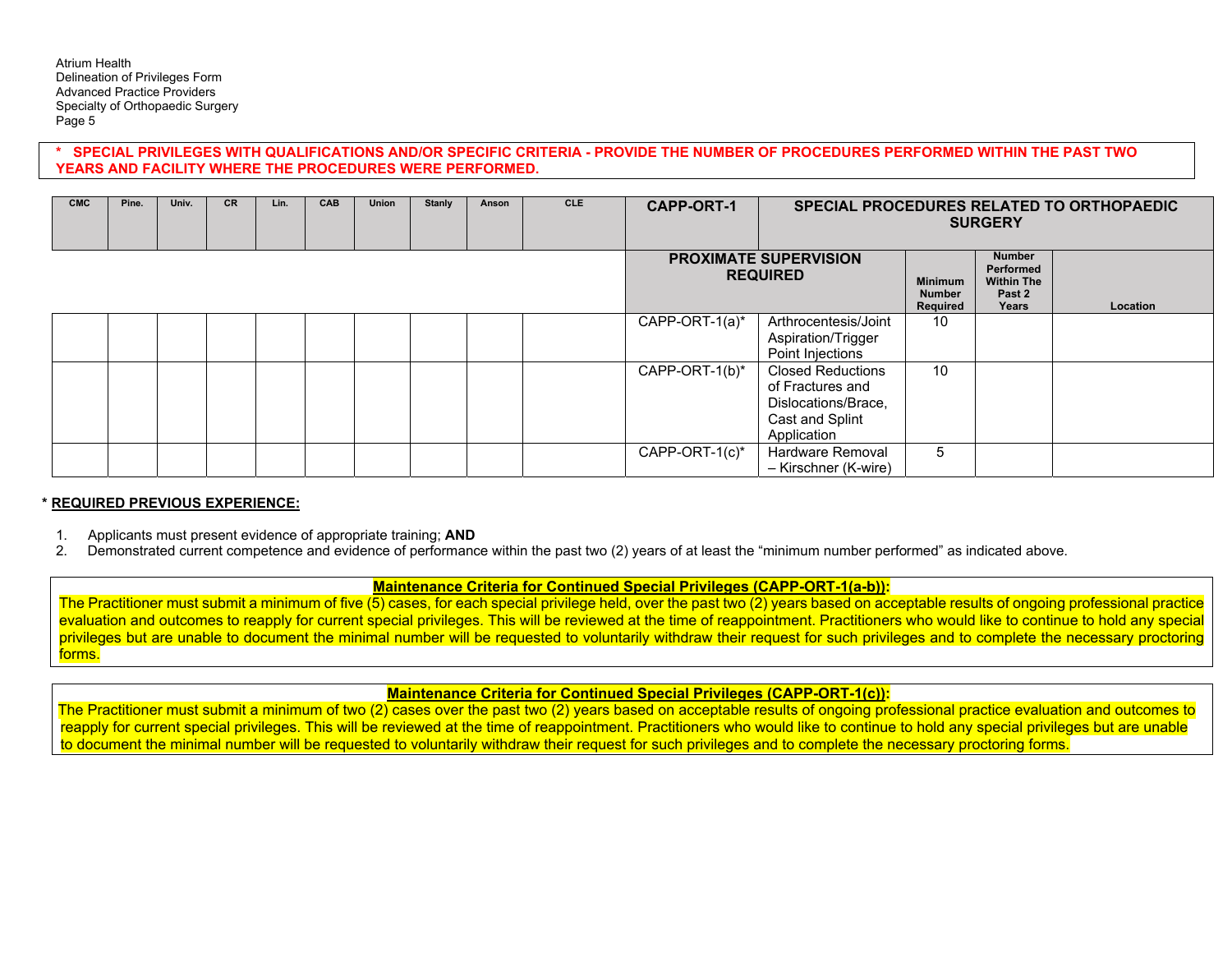Atrium Health Delineation of Privileges Form Advanced Practice Providers Specialty of Orthopaedic Surgery Page 6

## **PRIVILEGES REQUESTED BY:**

I attest that I am not currently a user of illegal drugs or do not currently abuse the use of legal drugs.

I attest that I do not have a physical or mental condition which could affect my motor skills or ability to exercise the clinical privileges requested or that I require an accommodation in order to exercise the privileges requested safely and competently.

I attest that the information provided in my initial application or most recent reappointment is accurate and has not changed, specifically the disclosure questions relating to my licensure or registration, clinical privileges, participation in benefit programs, health status, liability, and work history.

| Signature of Applicant                                      | Date |
|-------------------------------------------------------------|------|
|                                                             |      |
| Printed or typed name of Applicant                          |      |
| <b>SPONSORING PHYSICIAN:</b>                                |      |
|                                                             |      |
| Signature of Sponsoring Physician                           | Date |
| Printed or typed name of Sponsoring Physician               |      |
|                                                             |      |
| Signature of Sponsoring Physician                           | Date |
| Printed or typed name of Sponsoring Physician               |      |
| Approved by the CHS Medical Executive Committee: 08/17/2017 |      |

Approved by the Board of Commissioners: 09/12/2017